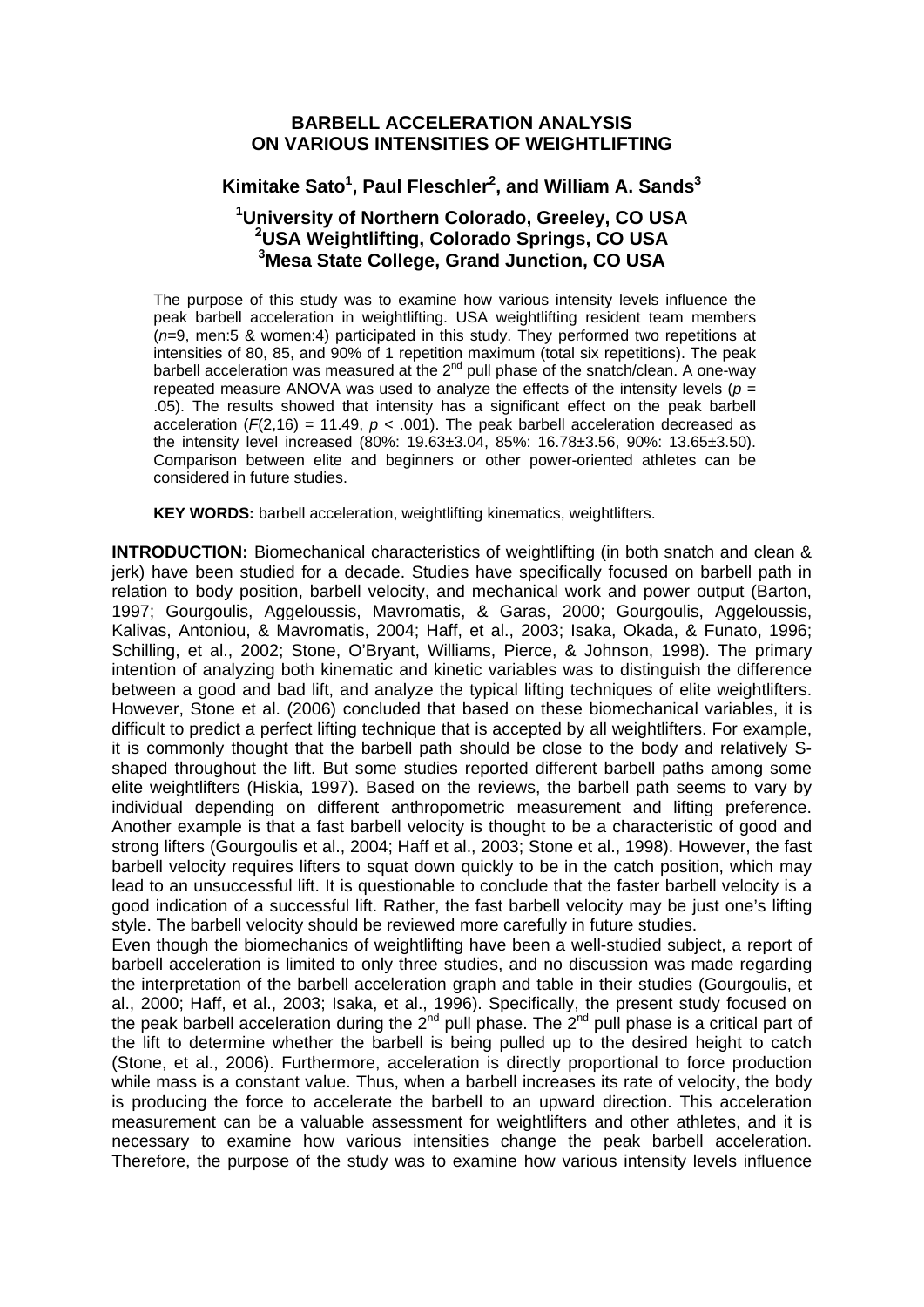the peak barbell acceleration in weightlifting. This study hypothesized that the peak barbell acceleration at the  $2^{nd}$  pull phase decreases as the intensity level increases.

**METHODS**: **Participants:** Men's and women's weightlifting resident team members at Colorado Springs Olympic Training Center participated in this study (see Table 1). They were free of injuries at the time of data collection. They were also in the middle of their strength development phase leading up to the competition. Data were collected in compliance with policies of the United States Olympic Committee on the testing of athletic subjects.

|            | Men $(n=5)$      | Women $(n = 4)$ |  |  |
|------------|------------------|-----------------|--|--|
| Age $(yr)$ | $22.2 \pm 3.6$   | $20.3 \pm 1.5$  |  |  |
| Height (m) | $1.77 \pm 0.12$  | $1.62 \pm 0.10$ |  |  |
| Mass (kg)  | $100.1 \pm 30.2$ | $73.1 \pm 19.1$ |  |  |

**Table 1 Demographic data of participants (***N* **= 9)** 

**Procedures:** All participants reported to the training facility of USA weightlifting for data collection, and were provided the procedure of the testing protocol. They had an adequate amount of stretching and warm-up in a similar fashion as they normally do before the training session. A 3-axis accelerometer (PS-2119, Pasco Scientific, Roseville, CA) was used to measure the barbell acceleration, and was attached to a Bluetooth™ wireless device (Pasco Pasport Airlink SI (PS-2005)). The total weight of the unit is 170.1 grams, which is equivalent to a plastic barbell collar. Thus, the weight of the accelerometer should not interrupt a lifter's ability to sense asymmetry of weight between the left and right sides of the barbell. Recently published data reported that this device accurately measured acceleration as well as a highspeed camera at the same sampling rate (Sato, et al., 2009). Data were collected at sampling rate of 100Hz. In order to minimize the external shock when the lifter drops the barbell, the foam unit was designed to secure the accelerometer (see Figure 1). The accelerometer unit was attached to the end of the barbell. It is important to note that the orientation of the sensor must remain in the constant position throughout the lift to avoid misrepresentation of the resultant acceleration. Therefore, the unit was securely attached directly below the barbell (see Figure 2).



**Figure 1** Accelerometer in the foam pad



**Figure 2** Accelerometer placement

The barbell acceleration data was collected at the intensities of 80, 85, and 90% of one repetition maximum (1RM) (Baechle, & Earle, 2008). Four participants performed snatch and the other five participants performed clean with two repetitions of each intensity level.

**Data Analysis:** Data Studio™ software (Pasco Scientific, Roseville, CA) was used to acquire, display, and analyze the data. The peak barbell acceleration at the  $2^{nd}$  pull phase was captured from each participant who performed snatch or clean at three different intensity levels. The previous study validated that this peak barbell acceleration is occurring at the  $2^{nd}$  pull phase (Sato, et al., 2009). Each intensity level of the data were then averaged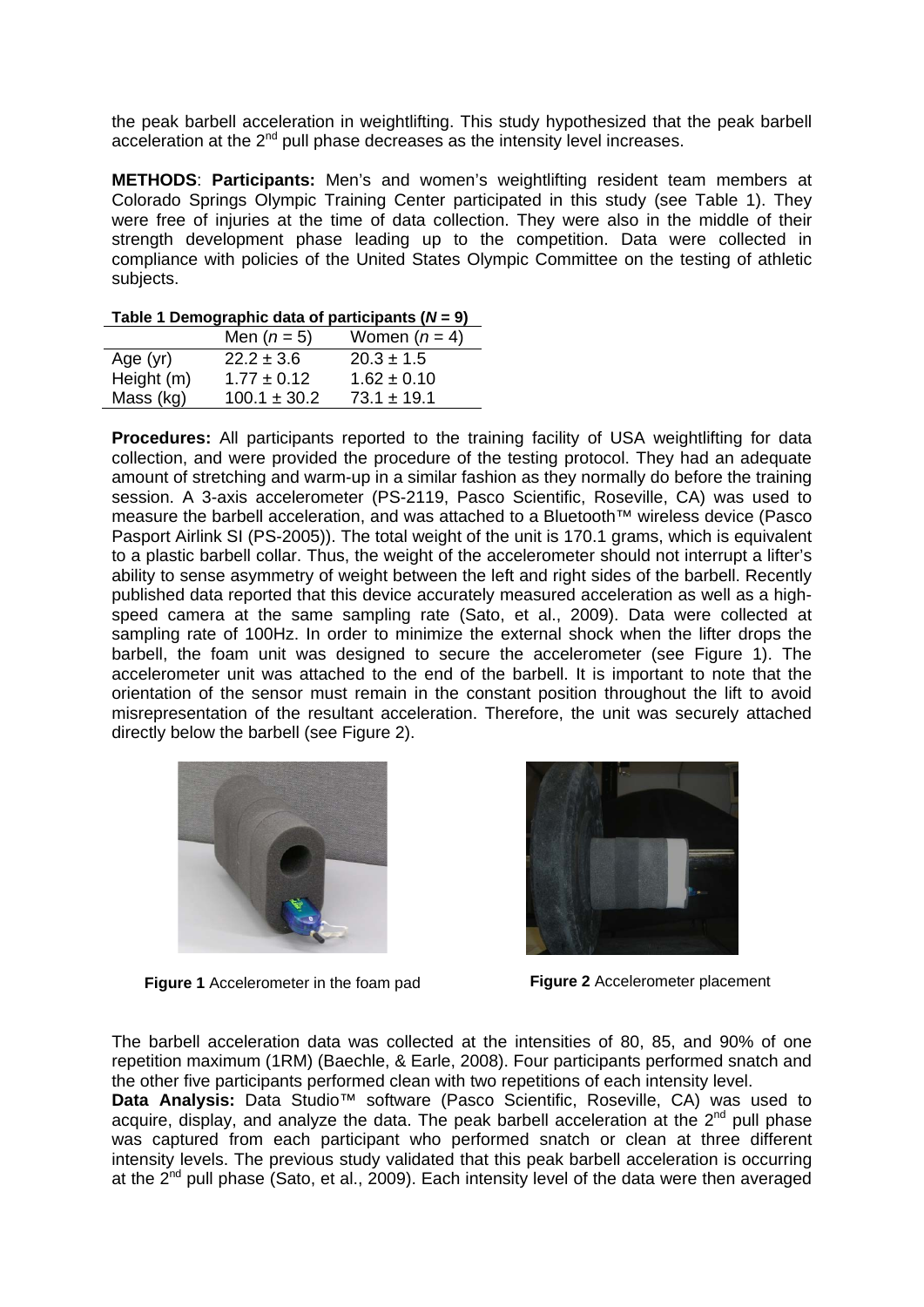and analyzed with one-way repeated measure ANOVA ( $p = 0.05$ ) to indentify if there are any effects on various intensity levels on the peak barbell acceleration. Follow-up *T* test was performed with *p*-value of .017 (.05/3). The Statistical Package for Social Sciences (SPSS) was used for the analyses (SPSS, Inc., Chicago, IL).

**RESULTS**: A one-way repeated measure ANOVA was calculated comparing the intensity levels of 80, 85, and 90% of 1RM. A significant effect was found (*F*(2,16) = 11.49, *p* < .001). Paired-sample *T* tests were used as a protected follow-up *T* test. It revealed that the peak barbell acceleration decreased significantly from 80-85% and 80-90%, but not from 85-90%. Table 1 shows the averaged peak barbell acceleration at each intensity level.

| Table 1 Mean peak barbell acceleration at the $2^{nd}$ pull (m/s <sup>2</sup> ) |                  |                  |                  |  |
|---------------------------------------------------------------------------------|------------------|------------------|------------------|--|
|                                                                                 | 80%              | 85%              | 90%              |  |
| Average                                                                         | $19.63 \pm 3.04$ | $16.78 \pm 3.56$ | $13.65 \pm 3.50$ |  |

**DISCUSSION:** The purpose of the study was to examine how various intensity levels influence the peak barbell acceleration in weightlifting. The results of this study supported the hypothesis that the peak barbell acceleration decreased as the intensity level increased. It is understandable that the increase of the mass of the barbell has an effect on decreasing the barbell acceleration at the  $2<sup>nd</sup>$  pull phase. The investigators were interested in identifying what intensity level the peak barbell acceleration significantly decreases. During the pilot study, the peak barbell acceleration showed no change from 50 to 80% of 1RM among elite and experienced weightlifters, indicating that the force production becomes greater while the mass of the barbell increased and the peak barbell acceleration remains relatively constant. In this study, the peak barbell acceleration significantly decreased as the intensity level increased from 80 to 85% of 1RM. The results demonstrated that the force affecting barbell acceleration at the 2<sup>nd</sup> pull phase reaches near maximal level around 85% of 1RM. In other words, the force production remains relatively the same while the peak acceleration decreases and the mass of the barbell increases. The main training intensity during the strength development phase is between 80 to 90% of 1RM (Baechle, & Earle, 2008). These results showed that roughly 80% of 1RM is the threshold for the elite level weightlifters to be able to maintain the peak barbell acceleration. A resultant acceleration was calculated in this study even though the other studies reported linear vertical acceleration (Gourgoulis, et al., 2000; Haff, et al., 2003). Measuring the resultant acceleration was believed to be appropriate since the  $2^{nd}$  pull phase is not typically a linear fashion. Rather, the  $2^{nd}$  pull phase of the barbell path is displayed in curvilinear in many studies (Gourgoulis et al., 2000; Gourgoulis et al., 2004; Haff et al., 2003; Isaka, et al., 1996). The typical resultant acceleration sequence from this study seems consistent with the acceleration figure from Isaka et al. (1996) that the  $2<sup>nd</sup>$  pull phase exerted the highest barbell acceleration value.

In this study, all participants were experienced and elite level in this sport. Participants were a mix of female and male weightlifters. The difference in the peak barbell acceleration between the genders was not observed. In future studies, it would be appropriate to compare this data with beginner level weightlifters (mainly in youth) and other athletes who require power components in their sports to identify how intensity level influences the barbell acceleration.

Since Olympic weightlifting and its modified versions (power snatch/power clean) are wellutilized in the strength and conditioning field, the investigators discussed possible benefits that some coaches may gain from this analysis. First, attempting the maximal weight is one way to measure how athletes are improving the strength over the long-term training, but tracking the peak barbell acceleration can be another useful assessment to observe progression of the peak acceleration values which equal to the progression of force production capability. Another benefit is that when tracking the peak barbell acceleration throughout a single training session, significant decrease in the acceleration value in later stage of the training session can be an indicator of fatigue (less force is being produced to